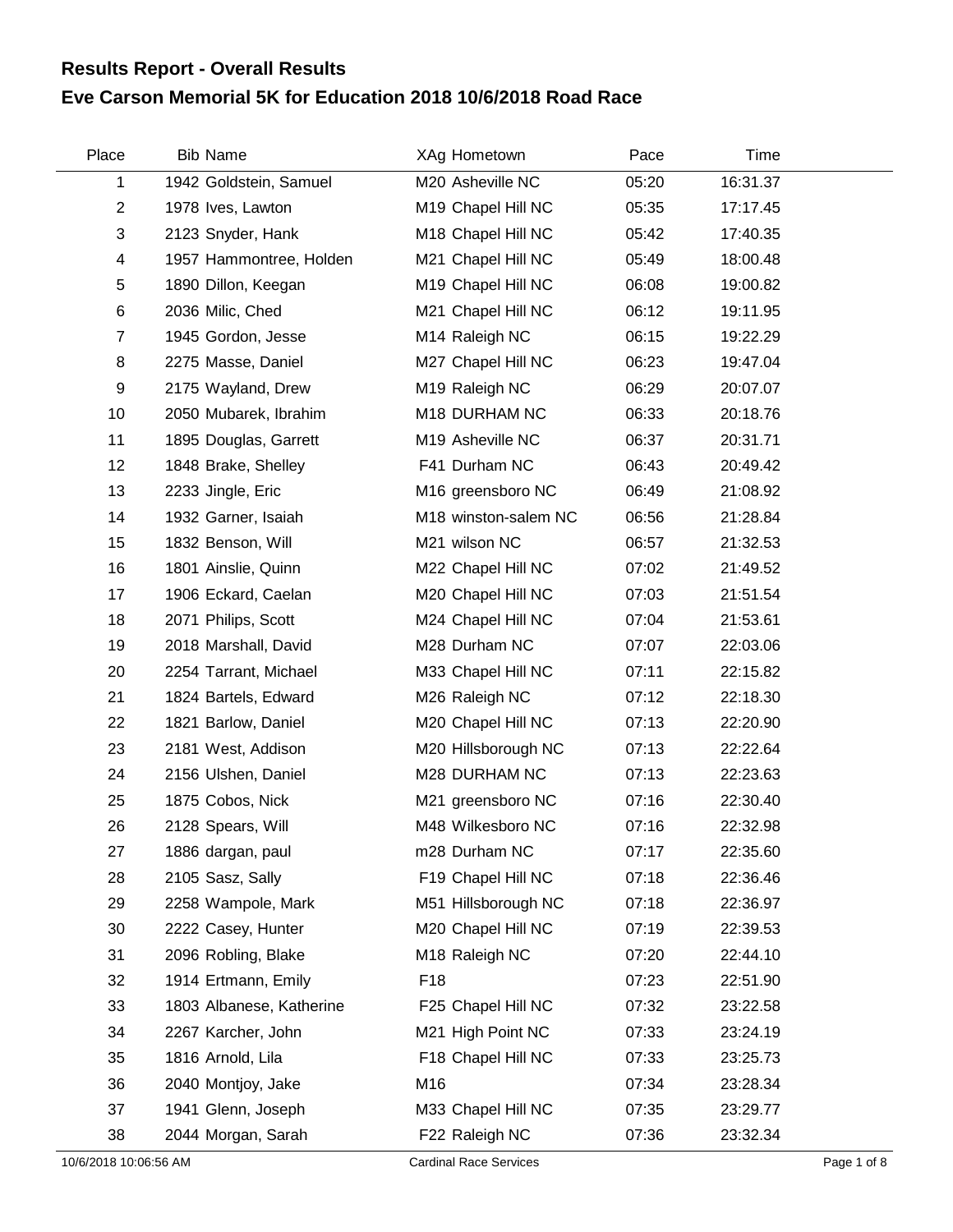| Place | <b>Bib Name</b>          | XAg Hometown               | Pace  | Time     |  |
|-------|--------------------------|----------------------------|-------|----------|--|
| 39    | 1835 Bledsoe, Evan       | M49 Hickory NC             | 07:37 | 23:35.88 |  |
| 40    | 1989 Keith, Matthew      | M19 Franklin TN            | 07:37 | 23:37.65 |  |
| 41    | 2227 Cooke, Spencer      | M21                        | 07:39 | 23:44.13 |  |
| 42    | 2182 White, Carson       | F19 Richmond VA            | 07:39 | 23:44.26 |  |
| 43    | 2215 Kempf, Alleigh      | F17 Chapel Hill NC         | 07:40 | 23:44.55 |  |
| 44    | 2248 Fine, Ella          | F15 Chapel Hill NC         | 07:40 | 23:45.55 |  |
| 45    | 2201 Zeck, Brett         | M21 Chapel Hill NC         | 07:42 | 23:52.83 |  |
| 46    | 1974 Horter, Drew        | M18 Charlottesville VA     | 07:43 | 23:55.98 |  |
| 47    | 2103 Royer, Becca        | F21 Chapel Hill NC         | 07:44 | 23:57.72 |  |
| 48    | 2014 Luthman, Adam       | M23 Carrboro NC            | 07:48 | 24:11.55 |  |
| 49    | 1838 Bolin, Wesley       | M17 Greenville NC          | 07:50 | 24:15.52 |  |
| 50    | 2154 Tu, Raymond         | M19 Chapel Hill NC         | 07:50 | 24:17.30 |  |
| 51    | 2030 McRacken, Drew      | M19 Chapel Hill NC         | 07:52 | 24:24.68 |  |
| 52    | 2058 Norville, Kaylyn    | F20 Tarboro NC             | 07:55 | 24:32.89 |  |
| 53    | 2121 Smith, Stephen      | M21 Chapel Hill NC         | 07:56 | 24:34.80 |  |
| 54    | 2229 Goldsby, Megan      | F23 Carrboro NC            | 07:56 | 24:36.86 |  |
| 55    | 2007 Laughlin, Tracy     | F19 Charlotte NC           | 07:57 | 24:37.67 |  |
| 56    | 1946 Gordon, Michael     | M48 Raleigh NC             | 08:00 | 24:49.27 |  |
| 57    | 2104 Rustin, Amelia      | F20 RALEIGH NC             | 08:01 | 24:49.96 |  |
| 58    | 2085 Ray, Ken            | M57 Chapel Hill NC         | 08:01 | 24:51.51 |  |
| 59    | 1902 Durante, Caroline   | F20 Chapel Hill NC         | 08:01 | 24:52.05 |  |
| 60    | 2198 Yang, Alex          | M20 Chapel Hill NC         | 08:01 | 24:52.45 |  |
| 61    | 1876 Cobos, Sebasti - ín | M14 greensboro NC          | 08:08 | 25:11.75 |  |
| 62    | 2029 McMahon, Jason      | M28 RALEIGH NC             | 08:11 | 25:21.19 |  |
| 63    | 1915 Esain, Julian       | M21 Chapel Hill NC         | 08:12 | 25:25.15 |  |
| 64    | 1805 Allred, Matt        | M26 Mebane NC              | 08:15 | 25:34.09 |  |
| 65    | 2026 McDonald, Joanna    | F20 Chapel Hill NC         | 08:15 | 25:35.69 |  |
| 66    | 1997 Kintner, Robert     | M38 Chapel Hill NC         | 08:16 | 25:38.32 |  |
| 67    | 1912 Emerson, Ike        | M20                        | 08:17 | 25:40.95 |  |
| 68    | 1831 Benson, Scott       | M52 wilson NC              | 08:17 | 25:41.20 |  |
| 69    | 1808 Anderson, Isaac     | M15 Chapel Hill NC         | 08:19 | 25:45.53 |  |
| 70    | 2226 Cook, Bailey        | M22                        | 08:22 | 25:55.05 |  |
| 71    | 2025 McCracken, Levi     | M20 Chapel Hill NC         | 08:22 | 25:56.29 |  |
| 72    | 2216 Zolot, Katie        | F27 Chapel Hill NC         | 08:24 | 26:03.22 |  |
| 73    | 1880 Conlin, Michael     | M27 Durham NC              | 08:26 | 26:09.00 |  |
| 74    | 2130 Stanford, Billy     | M31 Wilmington NC          | 08:27 | 26:10.37 |  |
| 75    | 1918 Evans, Alex         | F18 asheboro NC            | 08:28 | 26:14.84 |  |
| 76    | 2192 Winslow, Bristol    | F50 Durham NC              | 08:31 | 26:23.79 |  |
| 77    | 2144 Taylor, Ashlee      | F21 Chapel Hill NC         | 08:31 | 26:24.41 |  |
| 78    | 2045 Morgan, Thomas      | M <sub>16</sub> Raleigh NC | 08:33 | 26:29.64 |  |
| 79    | 1923 Fejfar, Donald      | M19                        | 08:33 | 26:29.72 |  |
|       |                          |                            |       |          |  |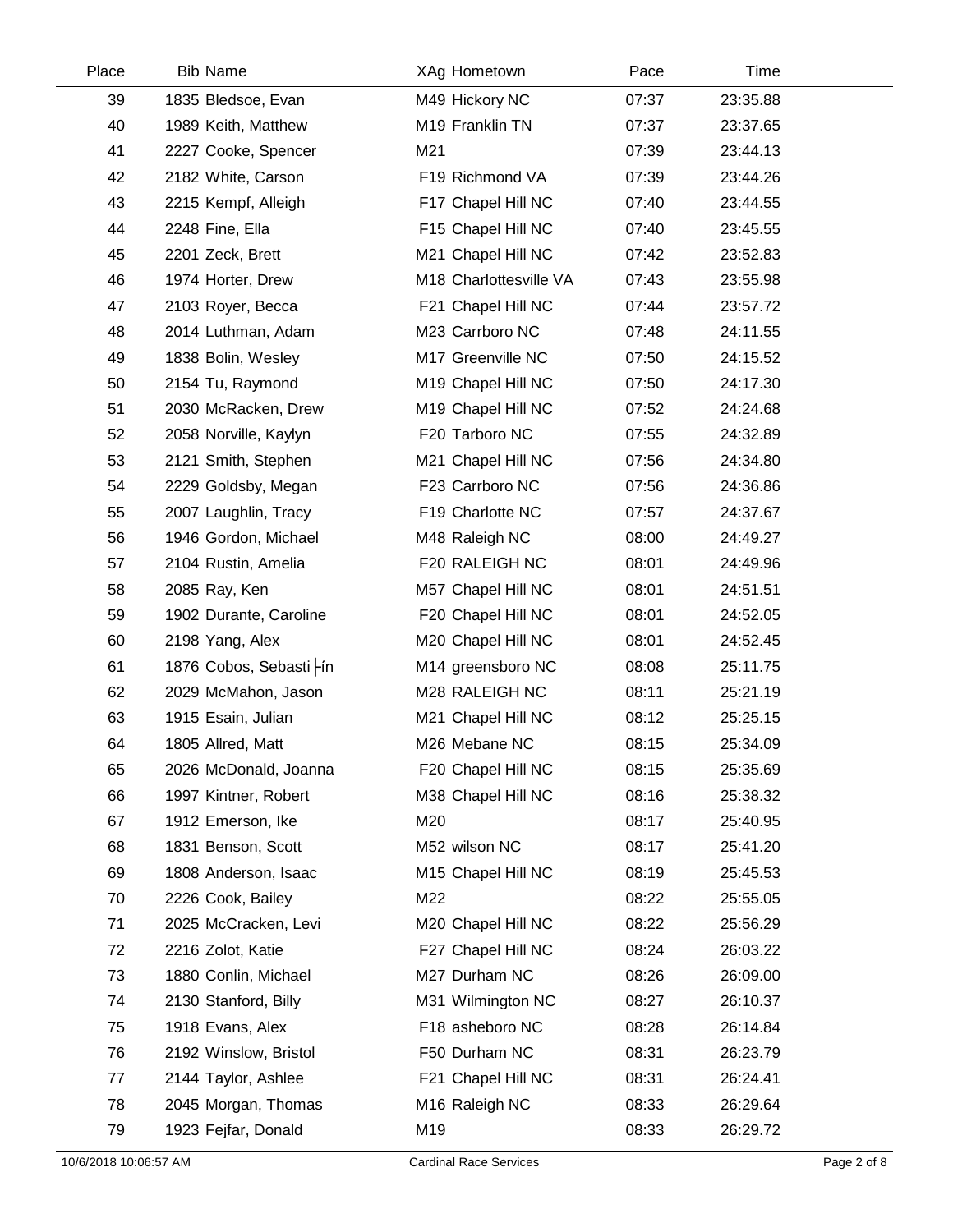| Place | <b>Bib Name</b>            | XAg Hometown             | Pace  | Time     |  |
|-------|----------------------------|--------------------------|-------|----------|--|
| 80    | 2124 Sotell, Lauren        | F18 Cary NC              | 08:34 | 26:33.65 |  |
| 81    | 1976 Hummer, Robert        | M54 Chapel Hill NC       | 08:35 | 26:36.73 |  |
| 82    | 1813 andrews, peter        | M57 Durham NC            | 08:36 | 26:40.64 |  |
| 83    | 1878 Cole, Nathan          | M24 Charlotte NC         | 08:37 | 26:42.63 |  |
| 84    | 2161 Vaughn, Montana       | M21 Ashboro NC           | 08:40 | 26:53.01 |  |
| 85    | 2208 Kayye, Gary           | M53 Chapel Hill NC       | 08:41 | 26:53.78 |  |
| 86    | 1841 Boutwell, Molly       | F23 louisburg NC         | 08:43 | 27:01.41 |  |
| 87    | 2260 Wetzel, Carlie        | F27 Carrboro NC          | 08:47 | 27:13.85 |  |
| 88    | 2134 Steininger, Timmy     | M15 Eastover NC          | 08:48 | 27:17.35 |  |
| 89    | 2021 Mazzocchi, Jay        | M59 Chapel Hill NC       | 08:48 | 27:17.84 |  |
| 90    | 2095 Robinson, Nick        | M54 Chapel Hill NC       | 08:48 | 27:18.17 |  |
| 91    | 1970 Hintze, Kathryn       | F19 Charlotte NC         | 08:50 | 27:21.53 |  |
| 92    | 2169 Wallace, TJ           | M20 Chapel Hill NC       | 08:50 | 27:22.30 |  |
| 93    | 1889 DeStaffan, Peter      | <b>M55 WAKE FOREST N</b> | 08:50 | 27:23.62 |  |
| 94    | 2061 Ostrowski, Connie     | F57 Durham NC            | 08:52 | 27:28.96 |  |
| 95    | 2213 McCray, Chandler      | M24 Raleigh NC           | 08:53 | 27:31.45 |  |
| 96    | 2037 Miller, Megan         | F24 Greenville NC        | 08:53 | 27:32.09 |  |
| 97    | 1853 Bruno, Elizabeth      | F53 Chapel Hill NC       | 08:53 | 27:33.10 |  |
| 98    | 2209 Dean, Emily           | F28 Chapel Hill NC       | 08:54 | 27:34.00 |  |
| 99    | 2080 Putze, Jill           | F50 Raleigh NC           | 08:54 | 27:36.34 |  |
| 100   | 1904 Earnhardt, Hannah     | F18 Simsbury CT          | 08:55 | 27:37.72 |  |
| 101   | 2094 Robinette, Briscoe    | F18 Chapel Hill NC       | 08:55 | 27:37.96 |  |
| 102   | 2015 Mahn, Lindsey         | F19 Chapel Hill NC       | 08:55 | 27:39.05 |  |
| 103   | 2251 Roethling, Charlie    | M20 Chapel Hill NC       | 08:55 | 27:39.16 |  |
| 104   | 2112 Sheth, Jay            | M19 Chapel Hill NC       | 08:56 | 27:42.35 |  |
| 105   | 2060 Ostrowski, Anna       | F21 Durham NC            | 08:57 | 27:45.36 |  |
| 106   | 1925 Flaherty, Phoebe      | F18 Chapel Hill NC       | 09:01 | 27:57.10 |  |
| 107   | 2049 Motzenbecker, Hope    | F20 Chapel Hill NC       | 09:01 | 27:57.51 |  |
| 108   | 2117 Silver, Anna          | F21 Concord NC           | 09:01 | 27:57.70 |  |
| 109   | 2059 Oldenburg, Amy        | F44 DURHAM NC            | 09:02 | 28:00.70 |  |
| 110   | 1982 Johnson, Bryan        | M20 greensboro NC        | 09:03 | 28:03.42 |  |
| 111   | 1983 Johnson, Jennifer     | F31 Chapel Hill NC       | 09:06 | 28:12.95 |  |
| 112   | 1919 Ewend, Matt           | M54 Chapel Hill NC       | 09:08 | 28:17.52 |  |
| 113   | 1856 Carey-Ewend, Abby     | F19 Chapel Hill NC       | 09:08 | 28:17.94 |  |
| 114   | 2274 Wright, Will          | M38 Durham NC            | 09:09 | 28:23.28 |  |
| 115   | 1851 Brewer, Erin          | F22 Carrboro NC          | 09:14 | 28:36.95 |  |
| 116   | 2043 Morgan, Brandon       | M49 Raleigh NC           | 09:19 | 28:53.73 |  |
| 117   | 1939 Gerlach, Laura        | F20 Raleigh NC           | 09:22 | 29:02.97 |  |
| 118   | 2141 Taggart, Aaron        | M26 Carrboro NC          | 09:23 | 29:04.40 |  |
| 119   | 2102 Rose, Caitlin         | F23 Chapel Hill NC       | 09:24 | 29:07.07 |  |
| 120   | 1859 Carvajal Garcia, Juan | M25 Carrboro NC          | 09:24 | 29:07.85 |  |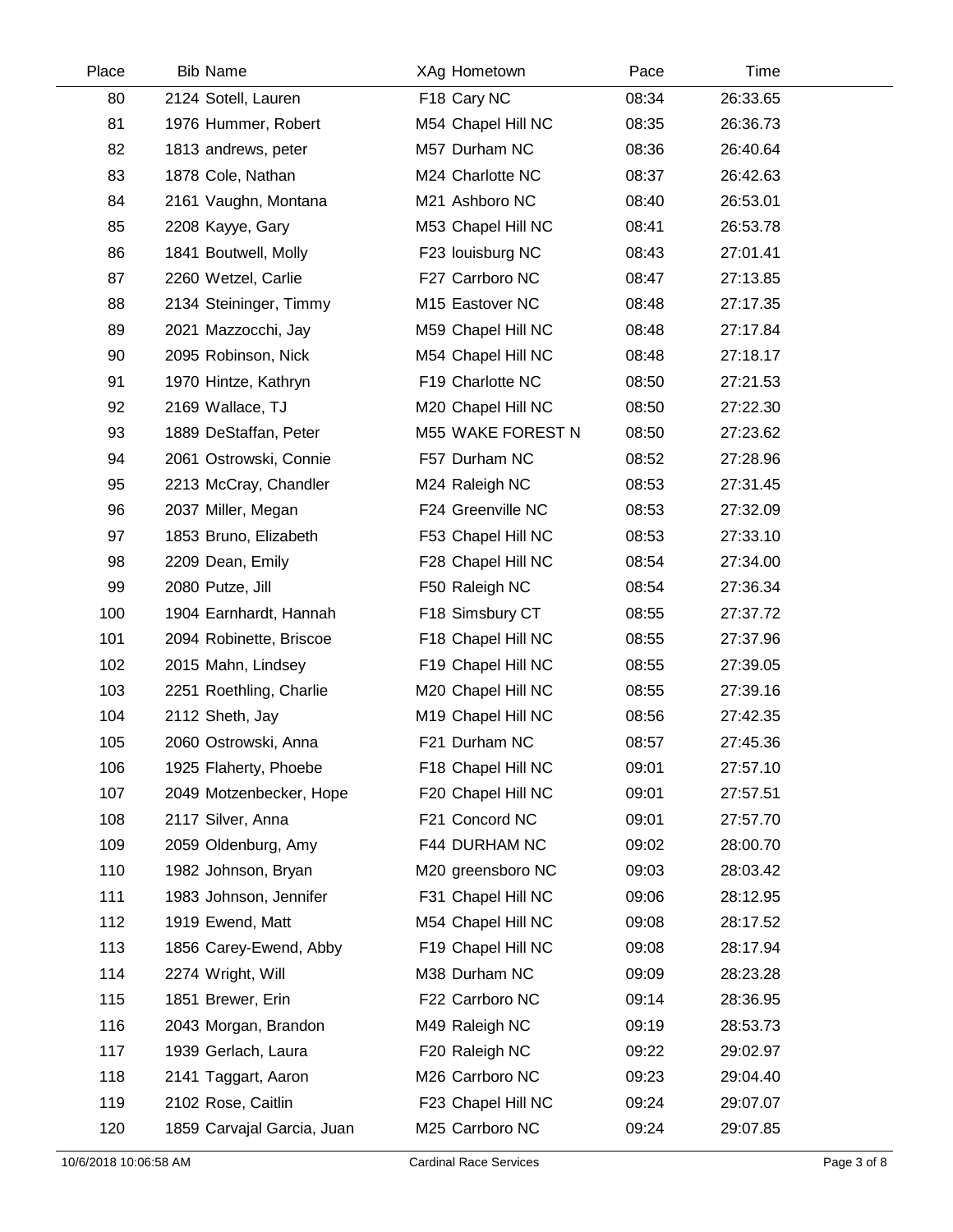| Place | <b>Bib Name</b>           | XAg Hometown         | Pace  | Time     |  |
|-------|---------------------------|----------------------|-------|----------|--|
| 121   | 1871 Clendinning, Barbara | F58 Chapel Hill NC   | 09:24 | 29:09.51 |  |
| 122   | 2259 Weaver, Michael      | M19 Chapel Hill NC   | 09:27 | 29:16.60 |  |
| 123   | 2142 Tanke, Natalie       | F23 Carrboro NC      | 09:27 | 29:17.03 |  |
| 124   | 2264 Wilson, Ellie        | F21 CHARLOTTE NC     | 09:29 | 29:22.62 |  |
| 125   | 2231 Hackett, Sam         | M18 Chapel Hill NC   | 09:32 | 29:34.07 |  |
| 126   | 2111 Shearin, Brandon     | M20 Winston-Salem NC | 09:33 | 29:35.30 |  |
| 127   | 2199 Yang, John           | M20 Chapel Hill NC   | 09:33 | 29:36.68 |  |
| 128   | 2084 Rappe, Kelsey        | F18 Alpharetta GA    | 09:34 | 29:38.91 |  |
| 129   | 2063 Ostrowski, Joe       | M24 Durham NC        | 09:37 | 29:49.96 |  |
| 130   | 2062 Ostrowski, Fred      | M60 Durham NC        | 09:37 | 29:50.20 |  |
| 131   | 2272 White, Jude          | F11 Chapel Hill NC   | 09:41 | 29:59.98 |  |
| 132   | 2109 Sechler, Ben         | M21 Matthews NC      | 09:41 | 30:00.93 |  |
| 133   | 1920 Fadden, Emma         | F16 Hillsborough NC  | 09:41 | 30:01.78 |  |
| 134   | 1921 Fadden, Stella       | F14 Hillsborough NC  | 09:41 | 30:01.88 |  |
| 135   | 2180 Welge, Scott         | M57 Chapel Hill NC   | 09:42 | 30:03.86 |  |
| 136   | 2249 Ramsden, Dale        | M54 Chapel Hill NC   | 09:44 | 30:09.13 |  |
| 137   | 2273 White, Matt          | M46 Chapel Hill NC   | 09:44 | 30:10.50 |  |
| 138   | 2196 Woodard, Reagan      | F19 Fuquay-Varina NC | 09:44 | 30:11.37 |  |
| 139   | 2217 Pait, Nathan         | M19 Fayetteville NC  | 09:44 | 30:11.51 |  |
| 140   | 2269 Vanderford, Teresa   | F58 Chapel Hill NC   | 09:45 | 30:12.82 |  |
| 141   | 1881 Cooper, Ashley       | F21 Chapel Hill NC   | 09:46 | 30:15.10 |  |
| 142   | 1987 Jones, Kierstyn      | F21 Cornelius NC     | 09:46 | 30:15.11 |  |
| 143   | 2266 Pathak, Sachi        | F21 Chapel Hill NC   | 09:46 | 30:15.90 |  |
| 144   | 2125 Speakman, Branson    | M57 Raleigh NC       | 09:53 | 30:37.54 |  |
| 145   | 2106 schmidt, elizabeth   | F19 Chapel Hill NC   | 09:54 | 30:42.48 |  |
| 146   | 1884 Cross, Emmy          | F19 Chapel Hill NC   | 09:54 | 30:42.86 |  |
| 147   | 1852 Broughton, Gracie    | F19 Chapel Hill NC   | 09:55 | 30:43.41 |  |
| 148   | 2013 Luedeman, Megan      | F24 Pittsboro NC     | 09:55 | 30:44.54 |  |
| 149   | 2028 McMahon, Alexa       | F25 Durham NC        | 10:00 | 31:00.83 |  |
| 150   | 1981 Jensen, Claudia      | F24 BURLINGTON NC    | 10:00 | 31:00.99 |  |
| 151   | 2257 Walton, Caroline     | F19 Chapel Hill NC   | 10:01 | 31:04.45 |  |
| 152   | 2004 Kuehn, Sally         | F19 Chapel Hill NC   | 10:02 | 31:04.94 |  |
| 153   | 2276 Huffman, Sarah       | F42 Raleigh NC       | 10:02 | 31:06.24 |  |
| 154   | 1995 King, Kelsie         | F19 Harrisburg NC    | 10:03 | 31:09.45 |  |
| 155   | 2092 Rhyne, Nicholas      | M24 Raleigh NC       | 10:03 | 31:10.14 |  |
| 156   | 1814 Anglin, Hannah       | F19 manteo NC        | 10:04 | 31:12.65 |  |
| 157   | 1928 Fowler, Grayson      | M19 Clemmons NC      | 10:06 | 31:18.03 |  |
| 158   | 1966 Herman, Catherine    | F19 winston-salem NC | 10:07 | 31:20.63 |  |
| 159   | 2038 Monroe, Mary         | F20 Charlotte NC     | 10:08 | 31:23.76 |  |
| 160   | 2212 Baich, Katie         | F19 Charlotte NC     | 10:08 | 31:23.76 |  |
| 161   | 1998 Komer, oLIVIA        | F18                  | 10:09 | 31:27.38 |  |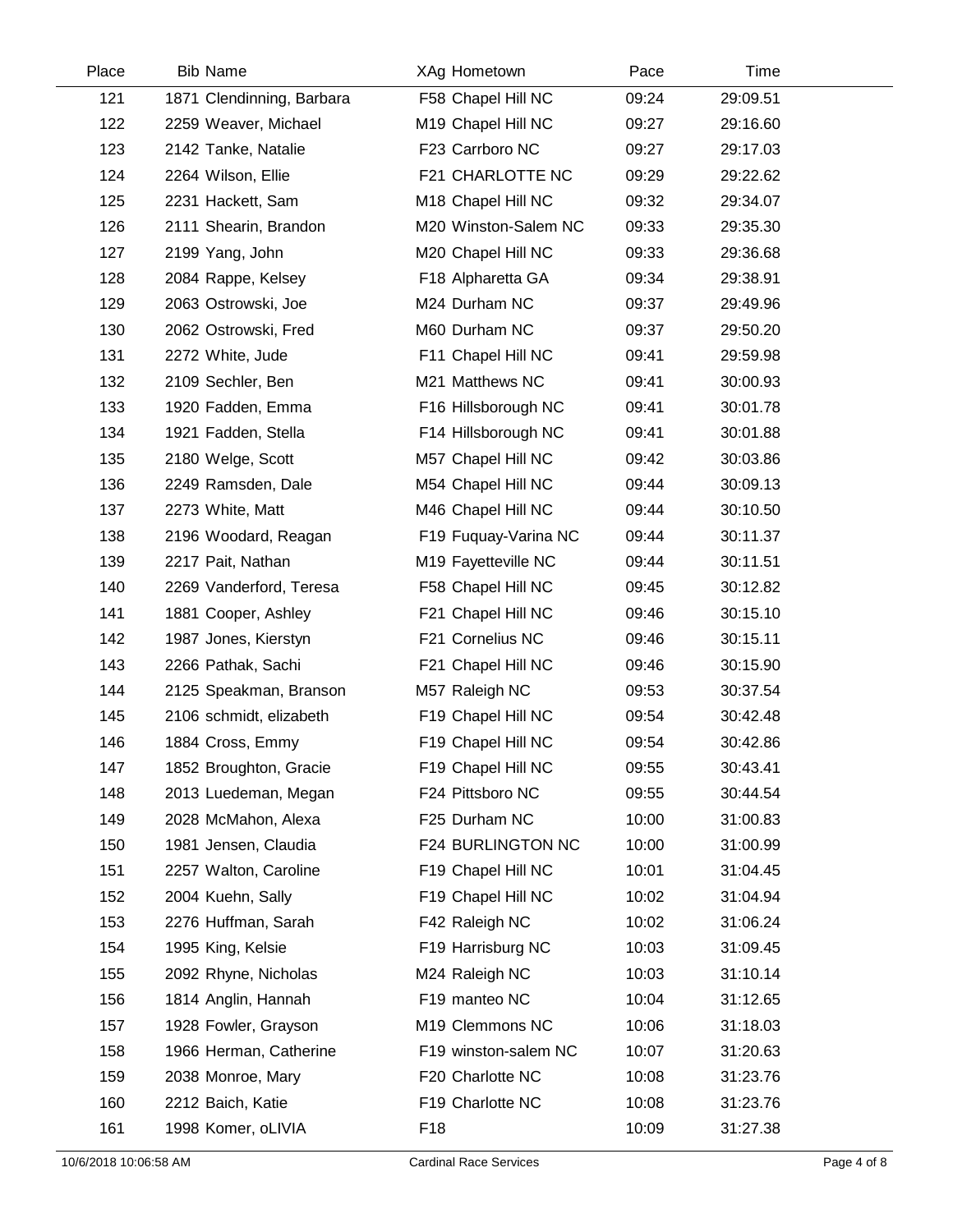| Place | <b>Bib Name</b>           | XAg Hometown         | Pace  | Time     |  |
|-------|---------------------------|----------------------|-------|----------|--|
| 162   | 1811 andrews, janae       | F19 Durham NC        | 10:11 | 31:32.96 |  |
| 163   | 1934 Gast, Magdalena      | F <sub>56</sub>      | 10:12 | 31:37.31 |  |
| 164   | 2098 Roethling, Katherine | F24 Goldsboro NC     | 10:18 | 31:54.55 |  |
| 165   | 2069 Patel, Shivam        | M19 Asheville NC     | 10:20 | 32:00.73 |  |
| 166   | 1855 Cagle, Emery         | M19 Chapel Hill NC   | 10:21 | 32:06.41 |  |
| 167   | 2078 Putnam, Savannah     | F21 Chapel Hill NC   | 10:22 | 32:09.63 |  |
| 168   | 2271 Cole, Derrick        | M52 WAKE FOREST N    | 10:23 | 32:10.55 |  |
| 169   | 2072 Pirozzolo, Emily     | F20 Chapel Hill NC   | 10:23 | 32:11.25 |  |
| 170   | 2185 Wieler, Hannah       | F22 Chapel Hill NC   | 10:24 | 32:14.09 |  |
| 171   | 1922 Farrell, Shannon     | F21 Chapel Hill NC   | 10:26 | 32:21.95 |  |
| 172   | 1822 Barnard, Callie      | F19 Greensboro NC    | 10:27 | 32:24.32 |  |
| 173   | 1900 Duncan, Tony         | M56 Elkin NC         | 10:28 | 32:25.33 |  |
| 174   | 1899 Duncan, Elizabeth    | F50 Elkin NC         | 10:28 | 32:25.81 |  |
| 175   | 2114 Shriver, Katharine   | F21 Chapel Hill NC   | 10:28 | 32:28.10 |  |
| 176   | 2042 Morgan, Beth         | F49 Raleigh NC       | 10:29 | 32:29.83 |  |
| 177   | 1834 Biddell, Grace       | F18 RALEIGH NC       | 10:29 | 32:30.36 |  |
| 178   | 2146 Tew, Zoe             | F18 Chapel Hill NC   | 10:29 | 32:31.14 |  |
| 179   | 1908 Ekonomon, Alex       | M21 Chapel Hill NC   | 10:31 | 32:36.80 |  |
| 180   | 2214 Psaltis, Gabriella   | F16 Carrboro NC      | 10:32 | 32:38.35 |  |
| 181   | 1833 Bereda, Colleen      | F18 Cary NC          | 10:32 | 32:39.51 |  |
| 182   | 1869 Cizek, Julie         | F50 Chapel Hill NC   | 10:36 | 32:50.97 |  |
| 183   | 2079 Putze, Caroline      | F18 Raleigh NC       | 10:36 | 32:52.78 |  |
| 184   | 2246 Mola, Juliet         | F18 Chapel Hill NC   | 10:40 | 33:04.04 |  |
| 185   | 2176 Weber, John          | M51 Matthews NC      | 10:40 | 33:04.59 |  |
| 186   | 1917 Esguerra, Andres     | M53 WAKE FOREST N    | 10:41 | 33:05.76 |  |
| 187   | 2265 Wood, Devin          | F21 Charlotte NC     | 10:42 | 33:09.90 |  |
| 188   | 1883 Creatore, Madeline   | F19 Chapel Hill NC   | 10:46 | 33:23.65 |  |
| 189   | 2277 Upchurch, Julie      | F23 Chapel Hill NC   | 10:49 | 33:32.06 |  |
| 190   | 1885 Custer, James        | M24 Carrboro NC      | 10:53 | 33:44.88 |  |
| 191   | 1867 Choplin, Emma        | F21 Fuquay-Varina NC | 10:54 | 33:46.17 |  |
| 192   | 2052 Murphy, Isabella     | F21 Atlanta GA       | 10:56 | 33:54.77 |  |
| 193   | 1817 Ashford, Abbie       | F19 Chapel Hill NC   | 11:03 | 34:14.64 |  |
| 194   | 2122 snoddy, avery        | F19 Chapel Hill NC   | 11:03 | 34:16.21 |  |
| 195   | 1861 Castrodale, Grant    | M57 Raleigh NC       | 11:04 | 34:17.95 |  |
| 196   | 2067 Parker, Maddie       | F21 Chapel Hill NC   | 11:12 | 34:44.39 |  |
| 197   | 2006 lanter, jeff         | M49 Raleigh NC       | 11:14 | 34:49.81 |  |
| 198   | 2136 Stewart, Ian         | M23 Chapel Hill NC   | 11:14 | 34:50.90 |  |
| 199   | 2207 Sullivan, Lauren     | F21 Chapel Hill NC   | 11:14 | 34:50.94 |  |
| 200   | 2131 Stein, Maggie        | F20 Chapel Hill NC   | 11:20 | 35:08.63 |  |
| 201   | 2202 Zimmerman, Nicole    | F33 Durham NC        | 11:24 | 35:20.98 |  |
| 202   | 2203 Zimmerman, Paul      | M33 Durham NC        | 11:25 | 35:22.71 |  |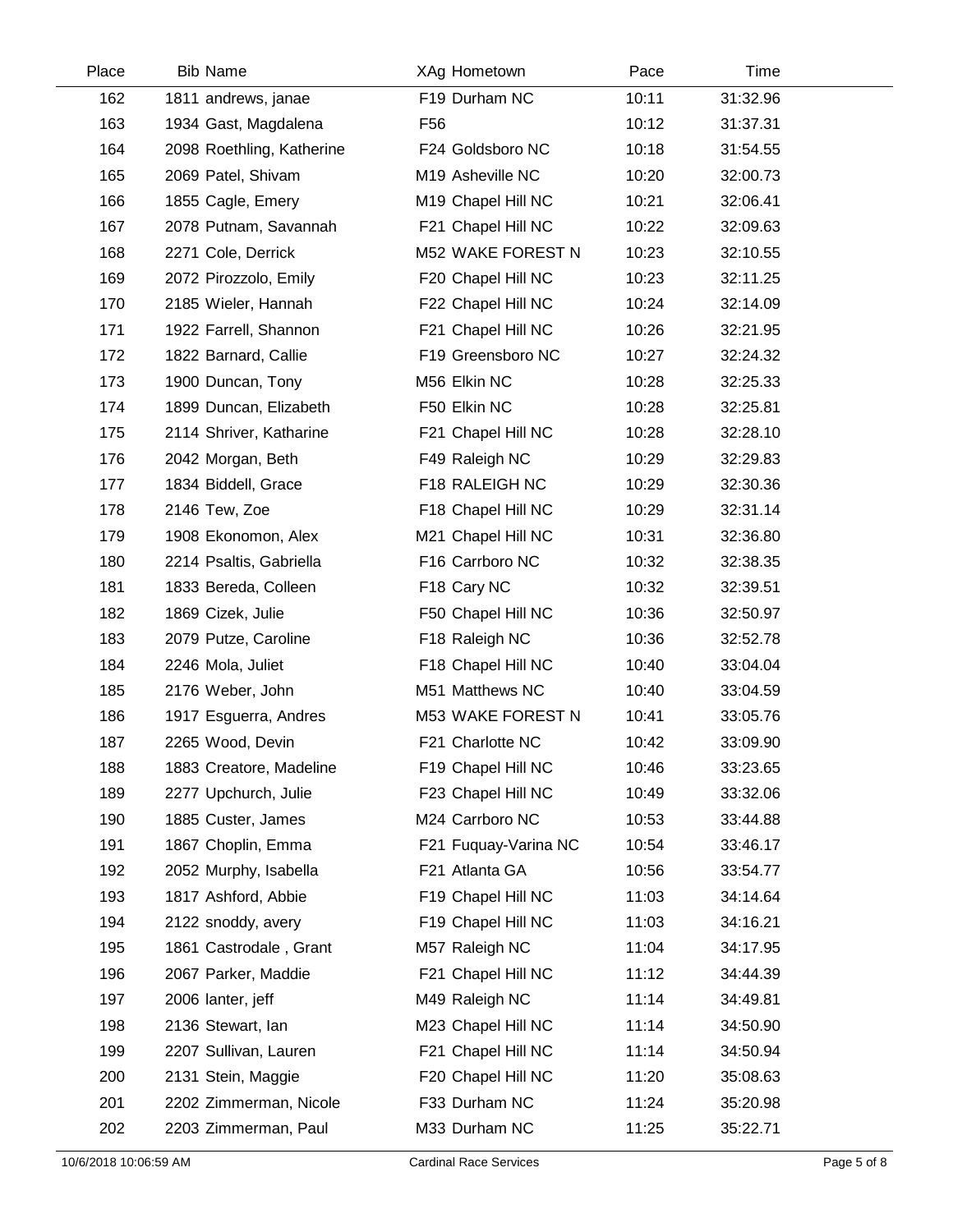| Place | <b>Bib Name</b>         | XAg Hometown            | Pace  | Time     |  |
|-------|-------------------------|-------------------------|-------|----------|--|
| 203   | 1937 Geis, Lillian      | F18 Charlotte NC        | 11:28 | 35:33.80 |  |
| 204   | 2184 Whitener, Rick     | M55 asheboro NC         | 11:36 | 35:56.24 |  |
| 205   | 1815 Apple, Alex        | F20 Chapel Hill NC      | 11:37 | 36:01.92 |  |
| 206   | 1864 Chellani, Kris     | M19 Carrboro NC         | 11:37 | 36:01.93 |  |
| 207   | 2179 Welge, Morgan      | F23 Chapel Hill NC      | 11:39 | 36:07.70 |  |
| 208   | 1807 Amaresh, Sneha     | F <sub>18</sub> Cary NC | 11:41 | 36:12.73 |  |
| 209   | 2074 Powers, Bill       | m84 Chapel Hill NC      | 11:44 | 36:23.67 |  |
| 210   | 2064 Oswalt, Leah       | F21 Chapel Hill NC      | 11:47 | 36:30.39 |  |
| 211   | 2091 Rempel, Rachel     | F55 Chapel Hill NC      | 11:47 | 36:31.55 |  |
| 212   | 1910 Eltschlager, John  | M54 Pinehurst NC        | 11:52 | 36:46.01 |  |
| 213   | 1847 Bradley, Robin     | F61 Cary NC             | 11:52 | 36:47.37 |  |
| 214   | 1916 Escobar, Carla     | F18 Chapel Hill NC      | 11:53 | 36:50.75 |  |
| 215   | 1893 Dixon, Claire      | F18 WILSON NC           | 11:53 | 36:50.80 |  |
| 216   | 2024 McCown, Allison    | F19 Chapel Hill NC      | 11:56 | 37:00.77 |  |
| 217   | 1948 Griffith, Olivia   | F18 greensboro NC       | 11:56 | 37:00.87 |  |
| 218   | 2252 Sekuloski, Robert  | M23                     | 11:58 | 37:06.70 |  |
| 219   | 2046 Morrow, Hannah     | F21 Raleigh NC          | 11:59 | 37:10.32 |  |
| 220   | 1969 Hilderbran, Maggie | F21 Chapel Hill NC      | 12:00 | 37:10.59 |  |
| 221   | 1809 Anderson, Kendall  | F21 Chapel Hill NC      | 12:00 | 37:12.51 |  |
| 222   | 2186 Wilder, Katie      | F19 Chapel Hill NC      | 12:03 | 37:20.76 |  |
| 223   | 1968 Heslop, Kai        | F22 Chapel Hill NC      | 12:03 | 37:20.76 |  |
| 224   | 1947 Gornto, Lauren     | F19 Chapel Hill NC      | 12:09 | 37:40.04 |  |
| 225   | 1840 Boon, Robert       | M58 Elon NC             | 12:15 | 37:59.05 |  |
| 226   | 2219 Roupe, Donna       | F40 Elon NC             | 12:16 | 38:02.45 |  |
| 227   | 2218 Roupe, Tim         | M40 Elon NC             | 12:16 | 38:02.93 |  |
| 228   | 2155 Turek, Sage        | F19 Chapel Hill NC      | 12:26 | 38:32.53 |  |
| 229   | 1896 downs, bertis      | M62 athens GA           | 12:27 | 38:35.92 |  |
| 230   | 2190 Wilson, Geof       | M41 CARY NC             | 12:37 | 39:07.68 |  |
| 231   | 2188 Wilson, Claire     | F11 CARY NC             | 12:37 | 39:07.89 |  |
| 232   | 2022 McCann, Michael    | M63 Dudley NC           | 12:46 | 39:33.93 |  |
| 233   | 2145 Taylor, Debbie     | F51 Winston Salem NC    | 12:52 | 39:53.34 |  |
| 234   | 2115 Siano, Anthony     | M22 Chapel Hill NC      | 12:52 | 39:53.36 |  |
| 235   | 2097 Rodriguez, Isabel  | F22 Chapel Hill NC      | 12:54 | 39:59.33 |  |
| 236   | 1954 Haag, Juliana      | F21 Winterville NC      | 12:54 | 39:59.80 |  |
| 237   | 1973 Horne, Ginny       | F23 Morrisville NC      | 13:17 | 41:10.68 |  |
| 238   | 2149 Tornow, Kelly      | F31 Durham NC           | 13:21 | 41:24.20 |  |
| 239   | 2081 Quick, Beth        | F61 DURHAM NC           | 13:22 | 41:24.75 |  |
| 240   | 1897 D'Souza, Capri     | F19 Oak Ridge NC        | 13:22 | 41:27.11 |  |
| 241   | 2020 Martineau, Sophie  | F17 Chapel Hill NC      | 13:22 | 41:27.48 |  |
| 242   | 2173 Ward, Joey         | M50 RALEIGH NC          | 13:23 | 41:30.09 |  |
| 243   | 2082 Quinn, Pam         | F56 Indian Trail NC     | 13:37 | 42:13.49 |  |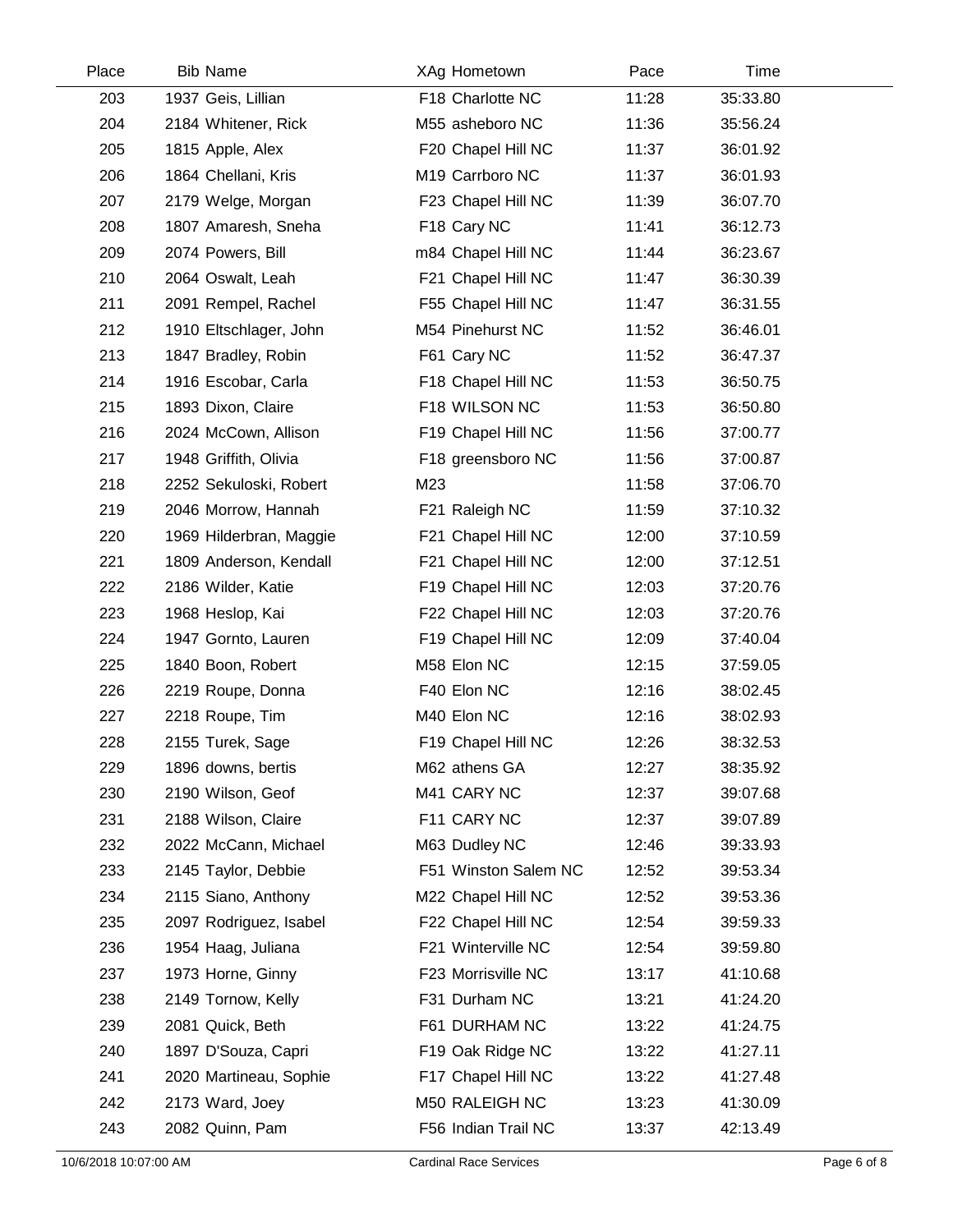| Place | <b>Bib Name</b>          | XAg Hometown             | Pace  | Time     |  |
|-------|--------------------------|--------------------------|-------|----------|--|
| 244   | 2083 Quinn, Sarah        | F27 Asheville NC         | 13:38 | 42:14.85 |  |
| 245   | 1829 Benson, Paula       | F <sub>8</sub>           | 13:43 | 42:30.65 |  |
| 246   | 2250 Ramsden, Norah      | F13 Chapel Hill NC       | 14:13 | 44:04.76 |  |
| 247   | 2211 Wilson, Elena       | F18 Mt. Pleasant SC      | 14:27 | 44:46.30 |  |
| 248   | 1931 Funaro, Syndie      | F <sub>18</sub>          | 14:27 | 44:47.46 |  |
| 249   | 1873 Cobos, Fernando     | M51 greensboro NC        | 14:30 | 44:57.99 |  |
| 250   | 1874 Cobos, Luisa        | F48 greensboro NC        | 14:30 | 44:58.10 |  |
| 251   | 2132 Steininger, Kirsten | F21 Eastover NC          | 14:38 | 45:20.58 |  |
| 252   | 2133 Steininger, Robert  | M58 Eastover NC          | 14:38 | 45:21.71 |  |
| 253   | 2137 Stockton, Elizabeth | F20 Chapel Hill NC       | 14:39 | 45:24.30 |  |
| 254   | 2171 Walling, Chris      | M47 West End NC          | 14:44 | 45:40.65 |  |
| 255   | 1839 Boon, Katie         | F48 Elon NC              | 14:47 | 45:48.36 |  |
| 256   | 1953 Gunter, Mark        | M52 Raleigh NC           | 14:51 | 46:00.62 |  |
| 257   | 1952 Gunter, Laura       | F53 Raleigh NC           | 14:51 | 46:01.57 |  |
| 258   | 2187 Wilson, Christine   | F45 CARY NC              | 14:55 | 46:14.26 |  |
| 259   | 2191 Wilson, Sadie       | F8 CARY NC               | 14:55 | 46:14.50 |  |
| 260   | 1956 Hackett, Margie     | F55 Bethesda MD          | 14:59 | 46:27.97 |  |
| 261   | 2163 Vlacancich, Jeremy  | M19 Chapel Hill NC       | 15:00 | 46:30.08 |  |
| 262   | 1963 Hawk, Alexis        | F22 Greenville NC        | 15:13 | 47:10.76 |  |
| 263   | 2076 Priegel, May        | F21 Chapel Hill NC       | 15:13 | 47:11.11 |  |
| 264   | 2165 Vossers, Ted        | <b>M58 BURLINGTON NC</b> | 15:36 | 48:20.35 |  |
| 265   | 1901 Dunn, Morgan        | F22 Dunn NC              | 15:36 | 48:20.72 |  |
| 266   | 2164 Vossers, Sarah      | F22 BURLINGTON NC        | 15:36 | 48:21.21 |  |
| 267   | 1891 Ditmore, Georgia    | F25 Chapel Hill NC       | 15:59 | 49:32.00 |  |
| 268   | 2011 Lovejoy-Henkel, TJ  | M29 Chapel Hill NC       | 15:59 | 49:32.91 |  |
| 269   | 1804 Allred, Kristi      | F26 Mebane NC            | 16:24 | 50:49.08 |  |
| 270   | 1820 Barefoot, Emily     | F24 Burlington NC        | 16:24 | 50:50.93 |  |
| 271   | 1837 Bledsoe, William    | M14 Hickory NC           | 16:26 | 50:56.92 |  |
| 272   | 2113 Shriver, Caroline   | F21 Chapel Hill NC       | 16:27 | 50:58.72 |  |
| 273   | 1836 Bledsoe, Nancy      | F47 Hickory NC           | 16:27 | 50:59.01 |  |
| 274   | 2177 Weider, Andrew      | M18 Raleigh NC           | 16:38 | 51:34.77 |  |
| 275   | 2150 Trainor, Eoin       | M19 WAKE FOREST N        | 17:04 | 52:54.85 |  |
| 276   | 2151 Trainor, Maddy      | F21 WAKE FOREST N        | 17:04 | 52:55.61 |  |
| 277   | 2118 Silver, Rachel      | F21 Concord NC           | 17:19 | 53:42.33 |  |
| 278   | 2032 Metcalf, Will       | M21 Chapel Hill NC       | 17:20 | 53:43.28 |  |
| 279   | 2107 Schwartz, Lily      | F21 Albemarle NC         | 17:20 | 53:43.78 |  |
| 280   | 2178 Welge, Julie        | F52 Chapel Hill NC       | 17:24 | 53:56.67 |  |
| 281   | 2183 Whitener, Beth      | F53 asheboro NC          | 17:24 | 53:57.05 |  |
| 282   | 2039 Monson, Audrey      | F18 Durham NC            | 17:36 | 54:35.05 |  |
| 283   | 1994 Kidder, Elise       | F21 Chapel Hill NC       | 17:42 | 54:51.09 |  |
| 284   | 2100 Roethling, Meredith | F22 Goldsboro NC         | 17:53 | 55:27.60 |  |